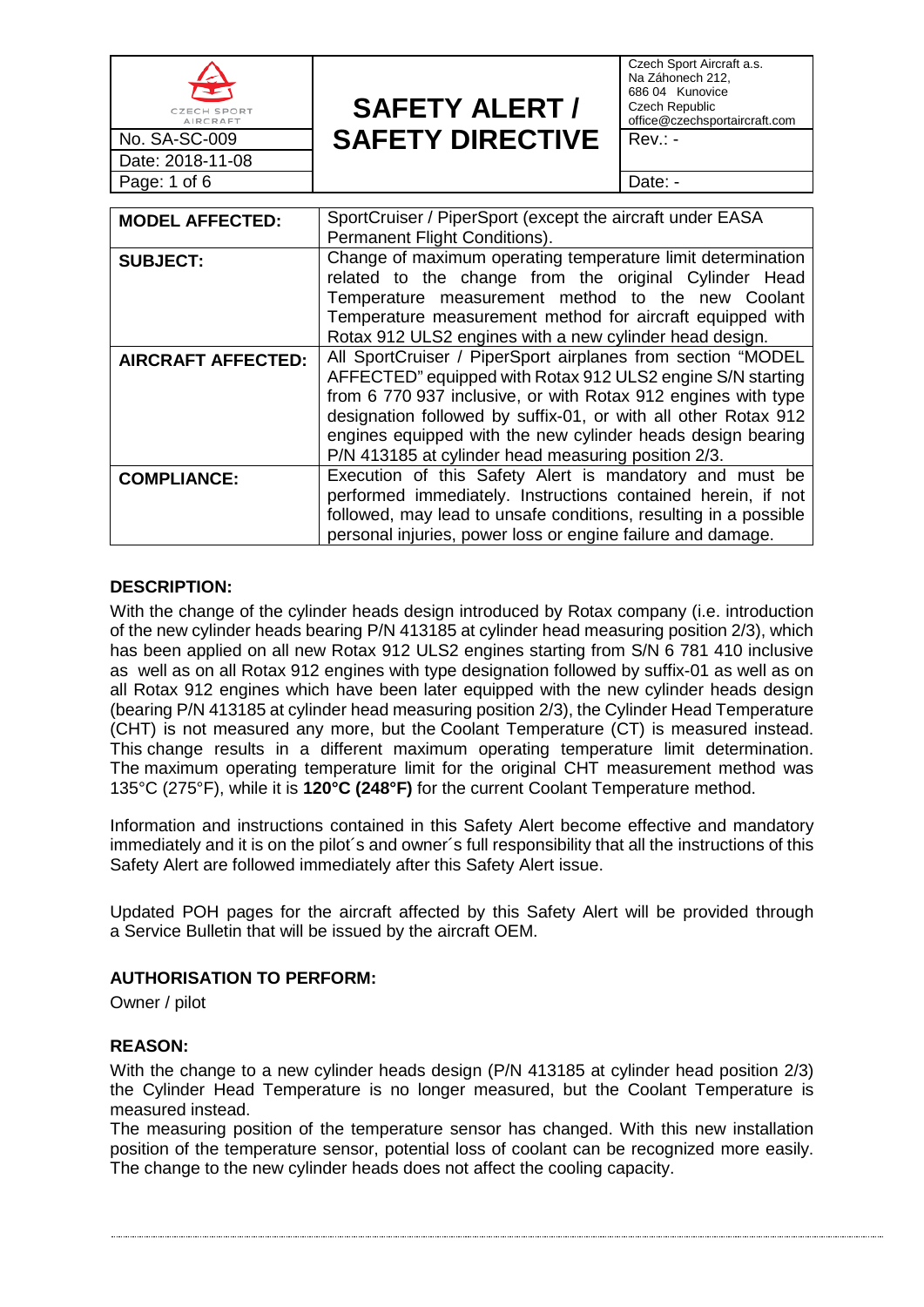

Czech Sport Aircraft a.s. Na Záhonech 212, 686 04 Kunovice Czech Republic office@czechsportaircraft.com

Due to these changes the Coolant Temperature is displayed instead of the Cylinder Head Temperature and the Coolant Temperature of 120°C (248°F) constitutes the new and only valid operating temperature limit.

### **MANPOWER:**

N/A

## **SPECIAL TOOLS:**

N/A

**WEIGHT AND BALANCE:**

N/A

**ELECTRICAL LOAD DATA:**

N/A

## **REFERENCES:**

ROTAX® SB-912-016 / SI-912-020 / SB-912-066UL / SB-912-068 / SB-912-068UL ROTAX® Operators Manuals ROTAX® Illustrated Parts Catalogue ROTAX® Installation Manual SportCruiser / PiperSport Airplane Maintenance Manual SC-AMM-1-0-00

## **PUBLICATIONS AFFECTED:**

POH SC-AMM-1-0-00, Rev.6

## **MATERIAL:**

N/A

## **COSTS:**

To be covered by the aircraft owner.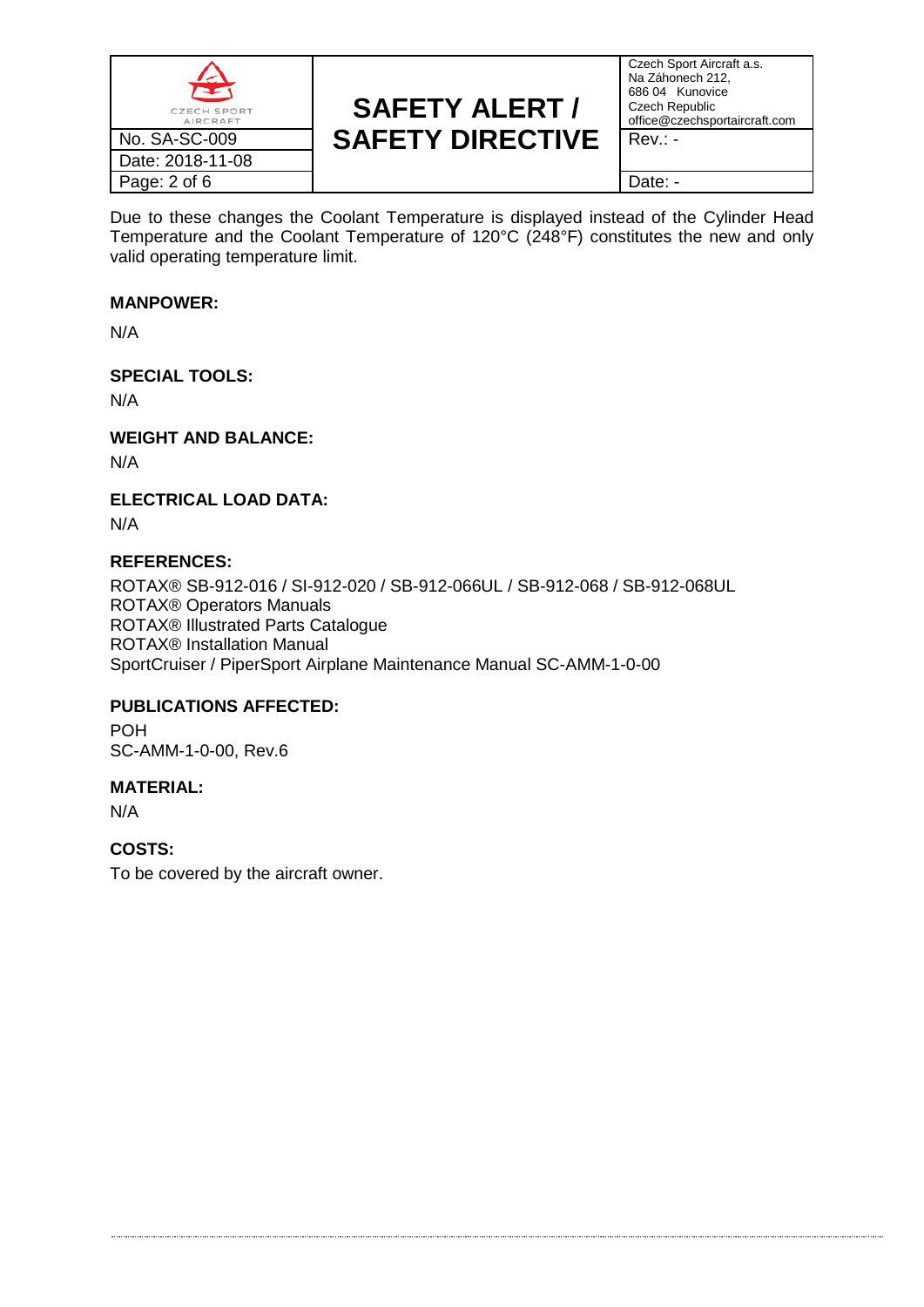

Czech Sport Aircraft a.s. Na Záhonech 212, 686 04 Kunovice Czech Republic office@czechsportaircraft.com

## **GENERAL INFORMATION:**

**a) The engine serial number** is located on the top of the crankcase, magneto side. Basic scheme of the Rotax 912 engine with location of the engine serial number and cylinder heads positions, see [Figure 1.](#page-2-0)



*Figure 1: Location of the engine serial number and cylinder head positions*

<span id="page-2-0"></span>**b) The temperature sensors** are located on cylinder 2 and 3. For checking whether the engine is equipped with the new cylinder head design (P/N 413185 for 2/3 cylinder head) or not, read the Part number of the 2/3 cylinder heads, see [Figure 2.](#page-2-1)

<span id="page-2-1"></span>

*Figure 2 - Part number location of cylinder head*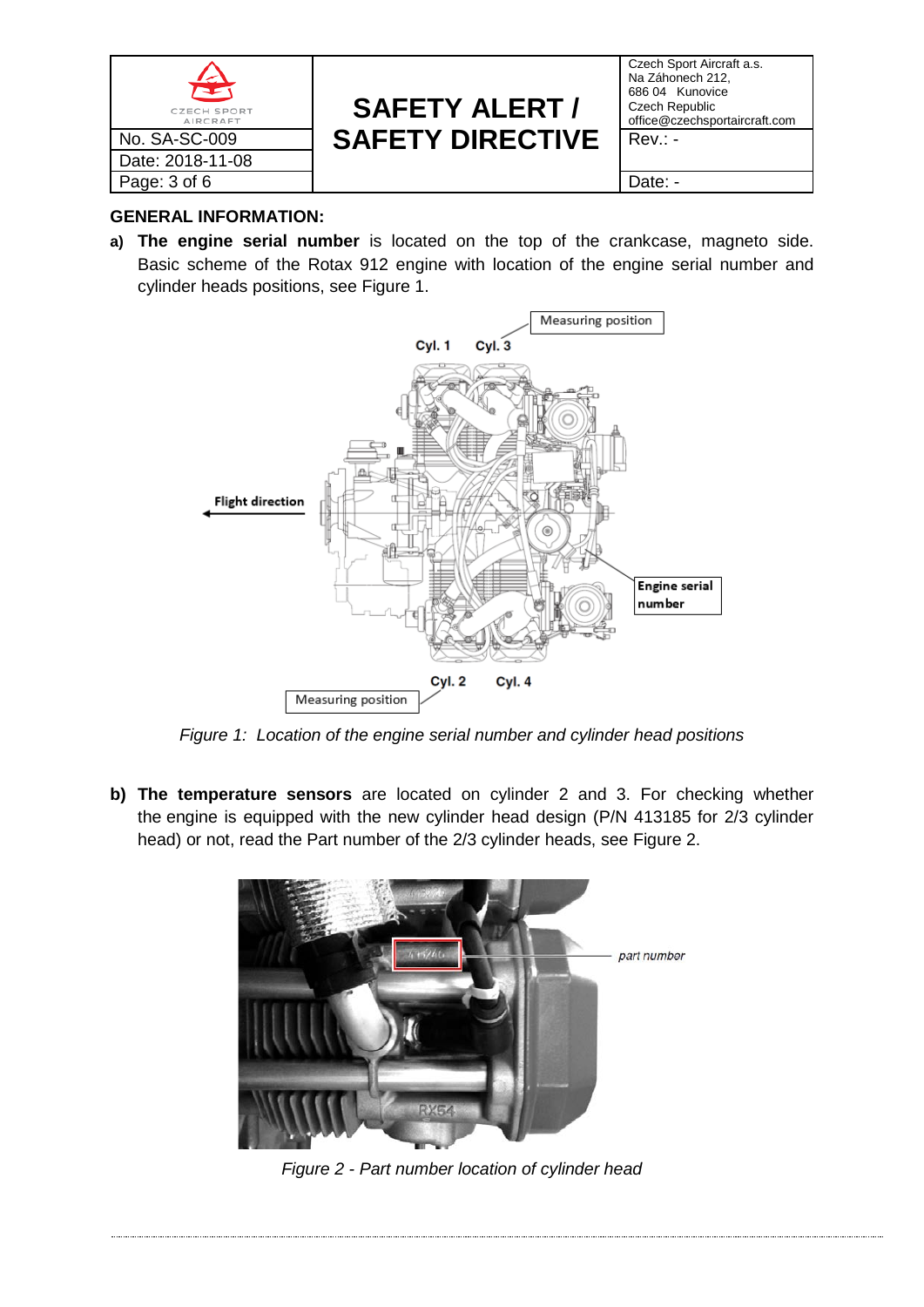

Czech Sport Aircraft a.s. Na Záhonech 212, 686 04 Kunovice Czech Republic office@czechsportaircraft.com

| c) For recognizing the difference between the old and new cylinder head design and the |
|----------------------------------------------------------------------------------------|
| temperature sensor position, see Figure 3.                                             |

<span id="page-3-0"></span>

*Figure 3 Difference between the old and new cylinder head design and temperature sensor position*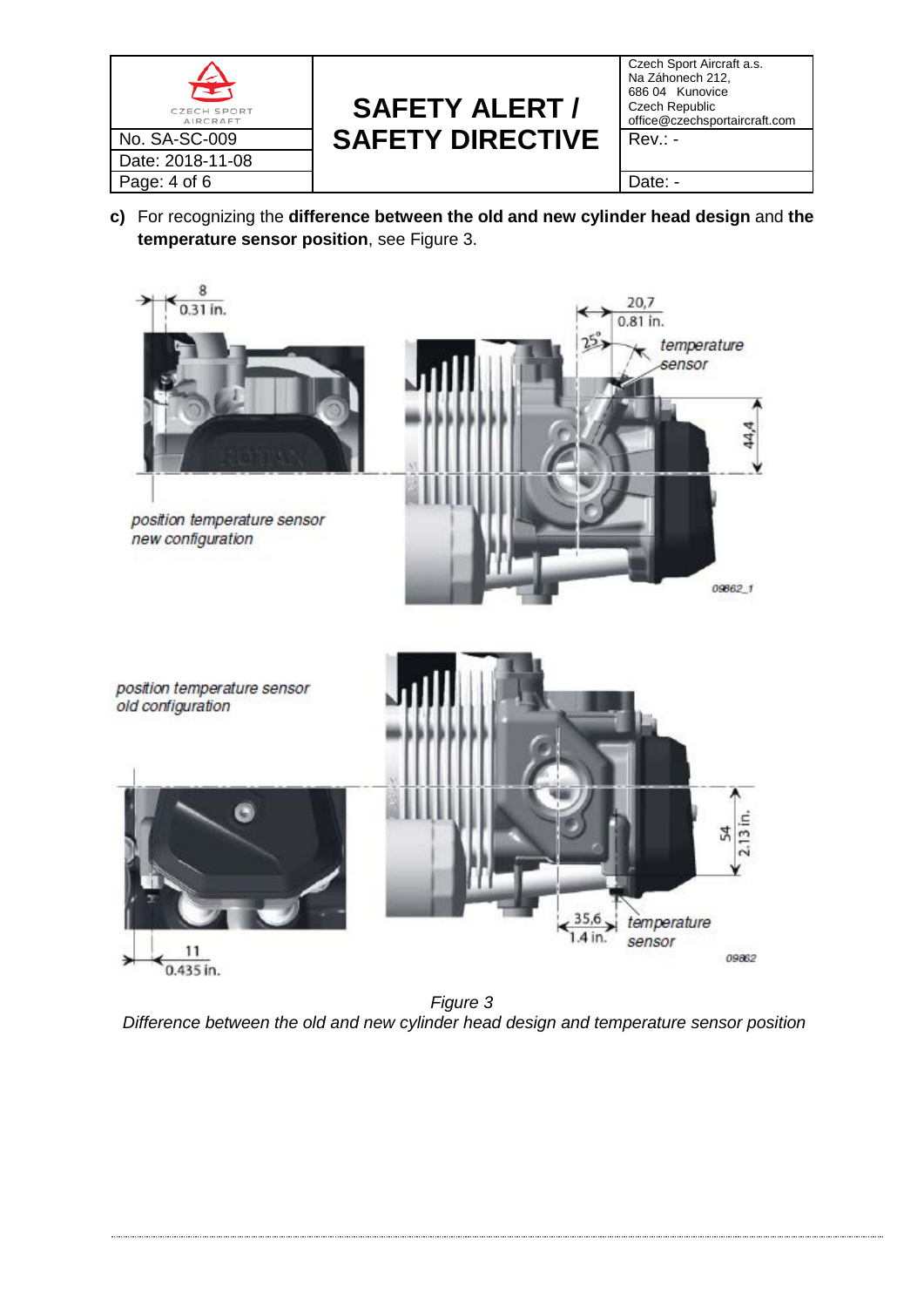

Czech Sport Aircraft a.s. Na Záhonech 212, 686 04 Kunovice Czech Republic office@czechsportaircraft.com

<span id="page-4-0"></span>**d) Coolant Temperature limit** (measured on cylinder head measuring point), see [Table 1.](#page-4-0)

*Table 1 - Coolant Temperature limit - Effective for engines with new cylinder head design (P/N 413185 for 2/3 cylinder head)*

| <b>Coolant Temperature limit for measuring</b><br>point in the cylinder head (new | Maximum 120 °C (248°F) |
|-----------------------------------------------------------------------------------|------------------------|
| configuration)                                                                    |                        |

**Warning:** Waterless coolants are not allowed to be used for Rotax engines with the new cylinder head design. Only conventional coolant based on ethylene glycol with 50% of water is permitted.

### **Coolant used by aircraft manufacturer:**

Specification: ASTM D 3306, VW TL 744C-G11, Mixture ratio coolant/water: 50 / 50 [%] Max. Coolant Temperature: 120°C

### **ACCOMPLISHMENT INSTRUCTIONS:**

To accomplish this Safety Alert carry out the following steps:

- 1. Move the aircraft to a suitable place to perform the work. Remove the upper and bottom engine cowlings.
- 2. Check the engine serial number to find out if the aircraft is affected by this Service Alert, see [Figure 1](#page-2-0) above.
- 3. Check the part numbers of the cylinder heads at the measuring positions 2/3, see [Figure 1](#page-2-0) and [Figure 2](#page-2-1) above.
- 4. If the **cylinder heads with the new design are not installed**, enter the aircraft log book and insert the following text: "*The SA-SC-009 applicability has been checked with the result not applicable*. *Cylinder heads with new design are not installed"*.
- 5. If the **cylinder heads with the new design are installed** (P/N 413185 at the cylinder head position 2/3), enter the aircraft log book and insert the following text: "*Cylinder heads with the new design are installed. The SA-SC-009 applicability has been checked with the result applicable. The maximum Coolant Temperature limit is 120°C (248°F)"*.

**Then follow the new Coolant temperature limit of 120°C (248°F) carefully during the aircraft operation!**